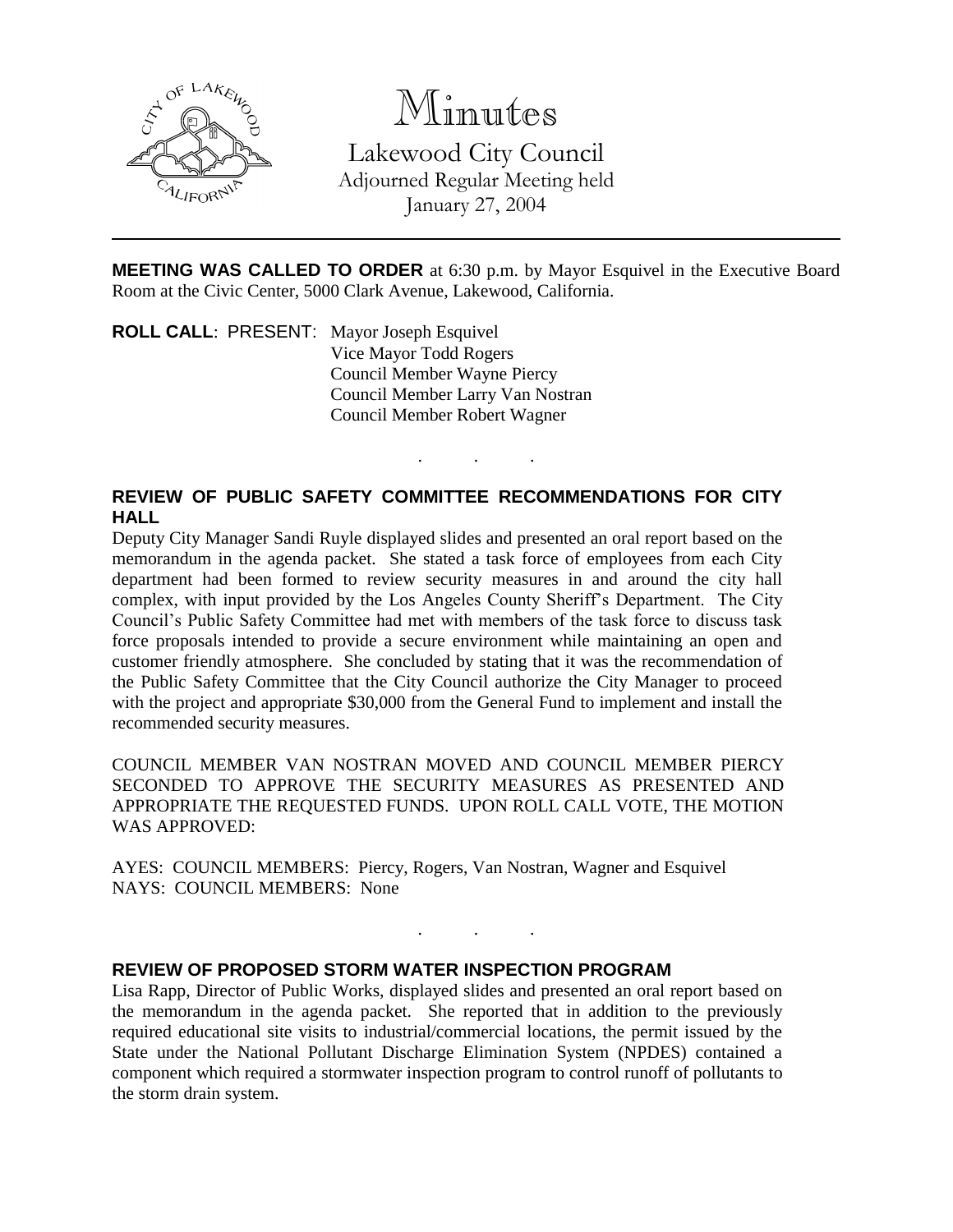City Council Minutes January 27, 2004 Page 2

**REVIEW OF PROPOSED STORM WATER INSPECTION PROGRAM** - Continued Don Wolfe, Deputy Director of the County Department of Public Works, stated his department had started an inspection program a year ago for incorporated areas of Los Angeles County. He advised that with the additional inspectors that had been trained, the County was now experienced enough to offer this service to the City.

Responding to a question from City Manager Howard Chambers, Mr. Wolfe stated that the County of Los Angeles had legal action pending to clarify inspection responsibilities for sites considered Phase I facilities which were already paying a permit fee to the State.

Council Member Van Nostran inquired about the inspections costs to each business. Mr. Wolfe responded by stating the projected fee would be \$156 per inspection, with no more than one inspection per year.

Responding to a question from Council Member Piercy, Carl Sjoberg, Head of the County's Industrial Waste Inspection Program, stated that there were some proposed fees that would only be charged in relation to cases where enforcement actions were necessary.

At the request of Council Member Piercy, Ms. Rapp defined the timeline for implementation, noting that the County would need to adopt revisions to their stormwater and runoff pollution control ordinance.

In response to a question from Mayor Esquivel, Mr. Wolfe confirmed that this new program was an unfunded State mandate.

Responding to questions from Vice Mayor Rogers, Ms. Rapp stated that the intent of the fee schedule was only to cover the costs of providing the inspection services and that each business would purchase only one permit but would require at least two separate inspections.

Ms. Rapp clarified for Council Member Wagner that the first inspection would require an initial, one-time setup fee and an inspection fee, with the subsequent required inspections necessitating an inspection fee only.

Ms. Rapp also advised that staff was recommending that the City Council set up its own fee schedule, in much the same manner as building inspection fees, which could then be adjusted based on the City's actual experience with the inspection program.

Council Member Wagner inquired about the grounds for the County's pending litigation. Mr. Wolfe stated the basis was that since Phase I facilities were already paying a permit fee to the State, the State should provide the inspection services rather than force the business owners to pay an additional fee to the County for such services.

COUNCIL MEMBER VAN NOSTRAN MOVED AND COUNCIL MEMBER PIERCY SECONDED TO ADOPT RESOLUTION NO. 2004-1.